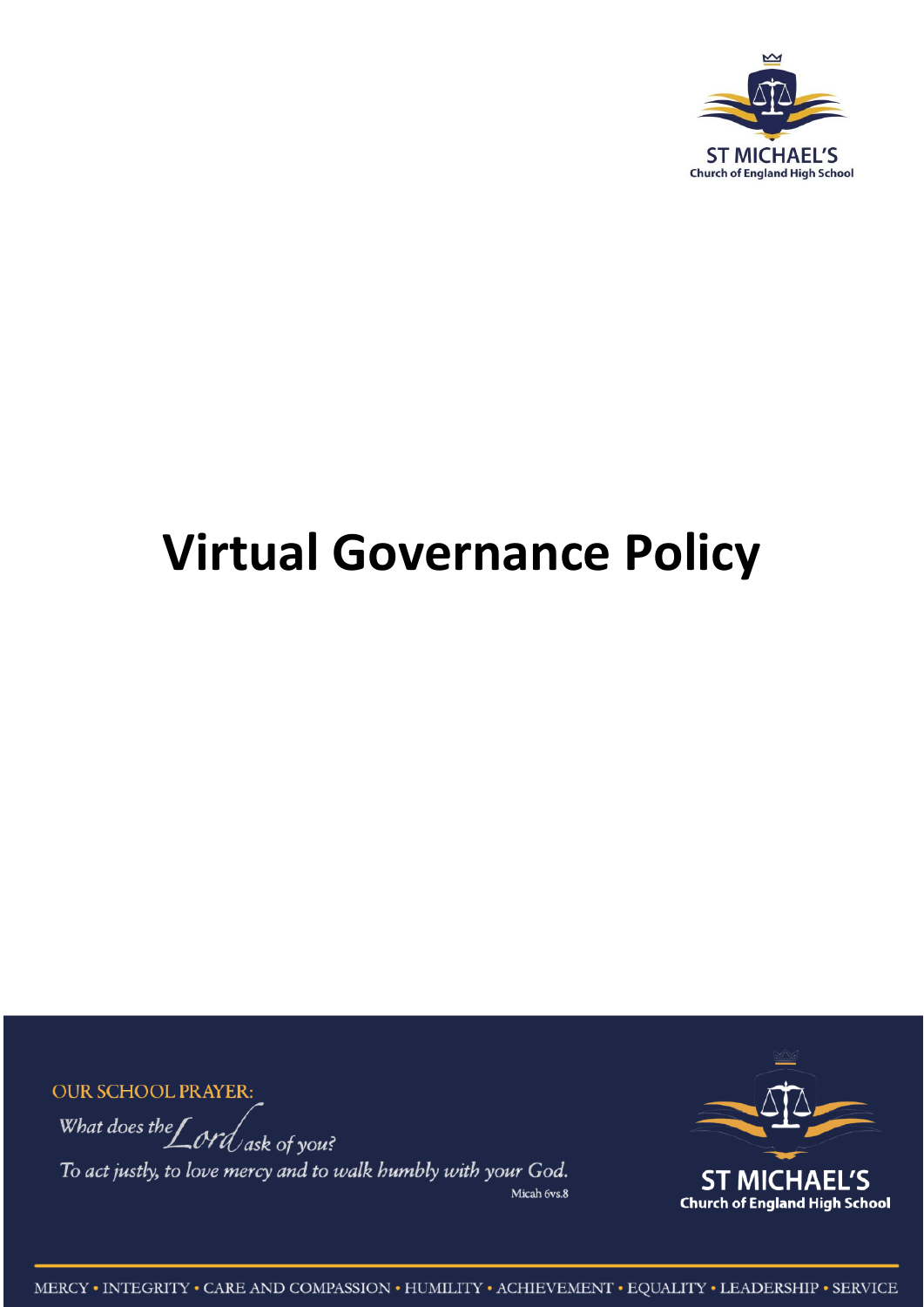## **Contents:**

**[Statement of intent](#page-2-0)** 

- 1. [Legal framework](#page-3-0)
- 2. [Conducting remote meetings](#page-3-1)
- 3. [Chair's emergency powers](#page-4-0)
- 4. [Remote meeting processes](#page-4-1)
- 5. [Confidentiality, security and data protection](#page-5-0)
- 6. [Monitoring and review](#page-6-0)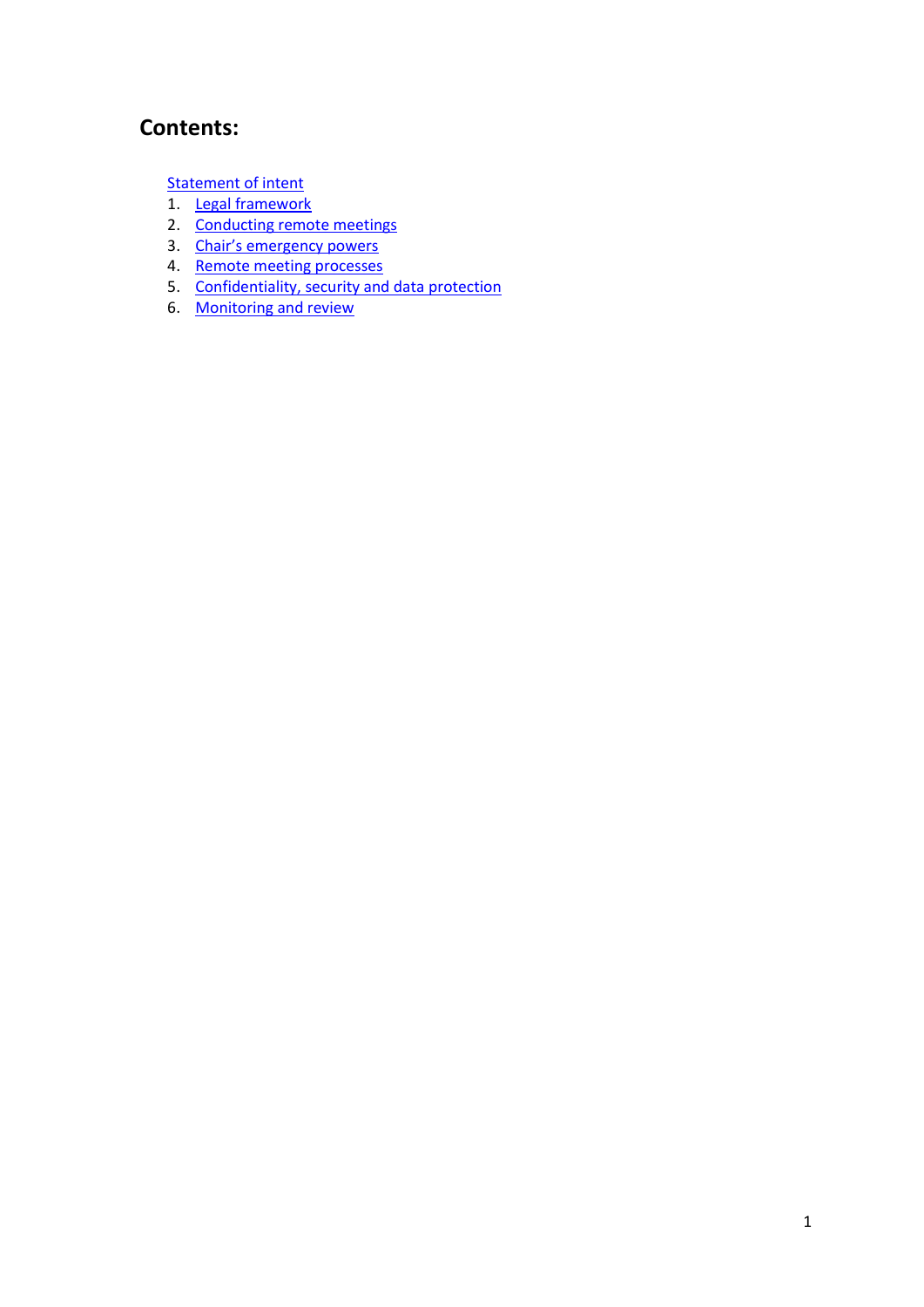## <span id="page-2-0"></span>**Statement of intent**

In our school, our Christian vision shapes all we do. All members of the school community are committed to upholding the St Michael's Church of England Christian values:

- to show love, care and kindness to all in our community
- to value what we have and to share with others
- to enable everyone to achieve their full potential

St Michael's Church of England School is committed to supporting governors and the clerk to the board of governors when having to hold virtual meetings in the event that face-to-face meetings are not possible. This policy addresses the procedures which must be followed when conducting virtual meetings.

Signed by:

**Co-Chair of Governors** Date: 07/10/2021  $K$  Thernbor **Co-Chair of Governors** Date: 07/10/2021 Handerfrett Acting Headteacher Date: 07/10/2021

|                     | Date adopted: $7th$ October 2021 |
|---------------------|----------------------------------|
| <b>Review date:</b> | October 2024                     |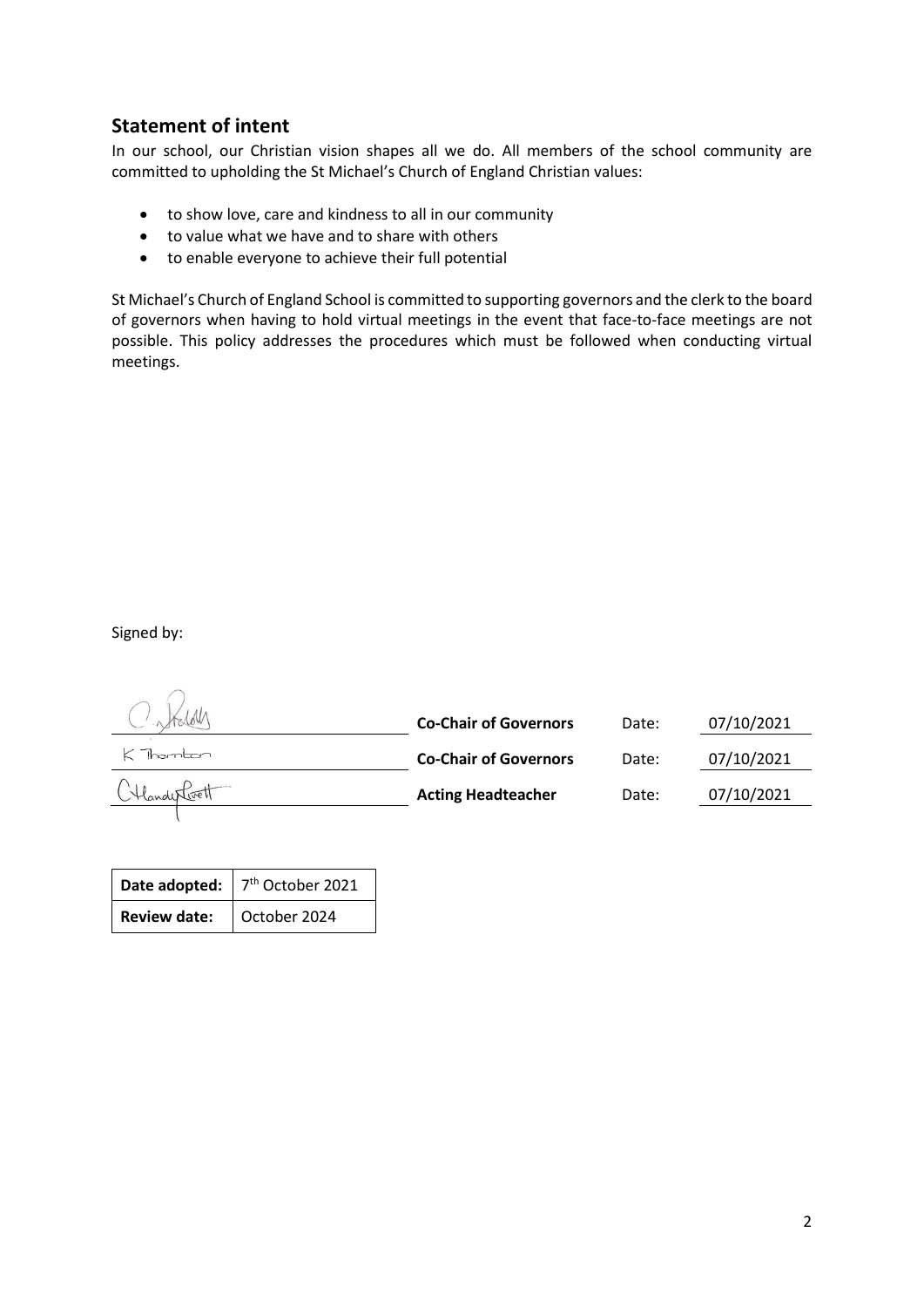## <span id="page-3-0"></span>**1. Legal framework**

- 1.1 This policy has due regard to all relevant legislation and statutory guidance including, but not limited to, the following:
	- Data Protection Act 2018
	- General Data Protection Regulations
	- Freedom of Information Act 2000
	- The School Governance (Roles, Procedures and Allowances) (England) Regulations 2013
- 1.2 This policy operates in conjunction with the following school policies:
	- Data Protection Policy
	- ICT Policy
	- Records Management Policy
	- E-Security Policy
	- Governing Board Code of Conduct

## <span id="page-3-1"></span>**2. Roles and responsibilities**

- 2.1 The clerk to the governing board is responsible for:
	- ensuring that the protocol for conducting virtual meetings is agreed upon by all members of the board prior to the meeting taking place
	- recording, within the written minutes of the meeting, the details of the virtual meeting, in the same way as a face-to-face meeting
- 2.2 The chair of the governing board is responsible for:
	- ensuring that all members of the governing board are aware of the procedures outlined in this document
	- notifying members in advance that the meeting will be conducted virtually
	- considering any objections to meetings taking place virtually
	- deciding whether a recording is appropriate during the virtual meeting, and notifying members that a recording is taking place, prior to the meeting
	- ensuring that recordings of any meetings are properly dealt with in line with the school's Data Protection Policy
- 2.3 Members of the governing board will:
	- be aware of, and act in accordance with, the procedures outlined in this document
	- act in accordance with the Governing Board Code of Conduct whilst in virtual board meetings
	- not take covert recordings of meetings
	- notify the chair of any objections they have to the meeting being held virtually
	- notify the chair of any objections they may have to a recording being made
	- be respectful of the rights of individuals who do not wish to be recorded
- 2.3 In the absence of either the chair or the clerk, their responsibilities, as outlined in this procedure, will be carried out by a designated member of the governing board.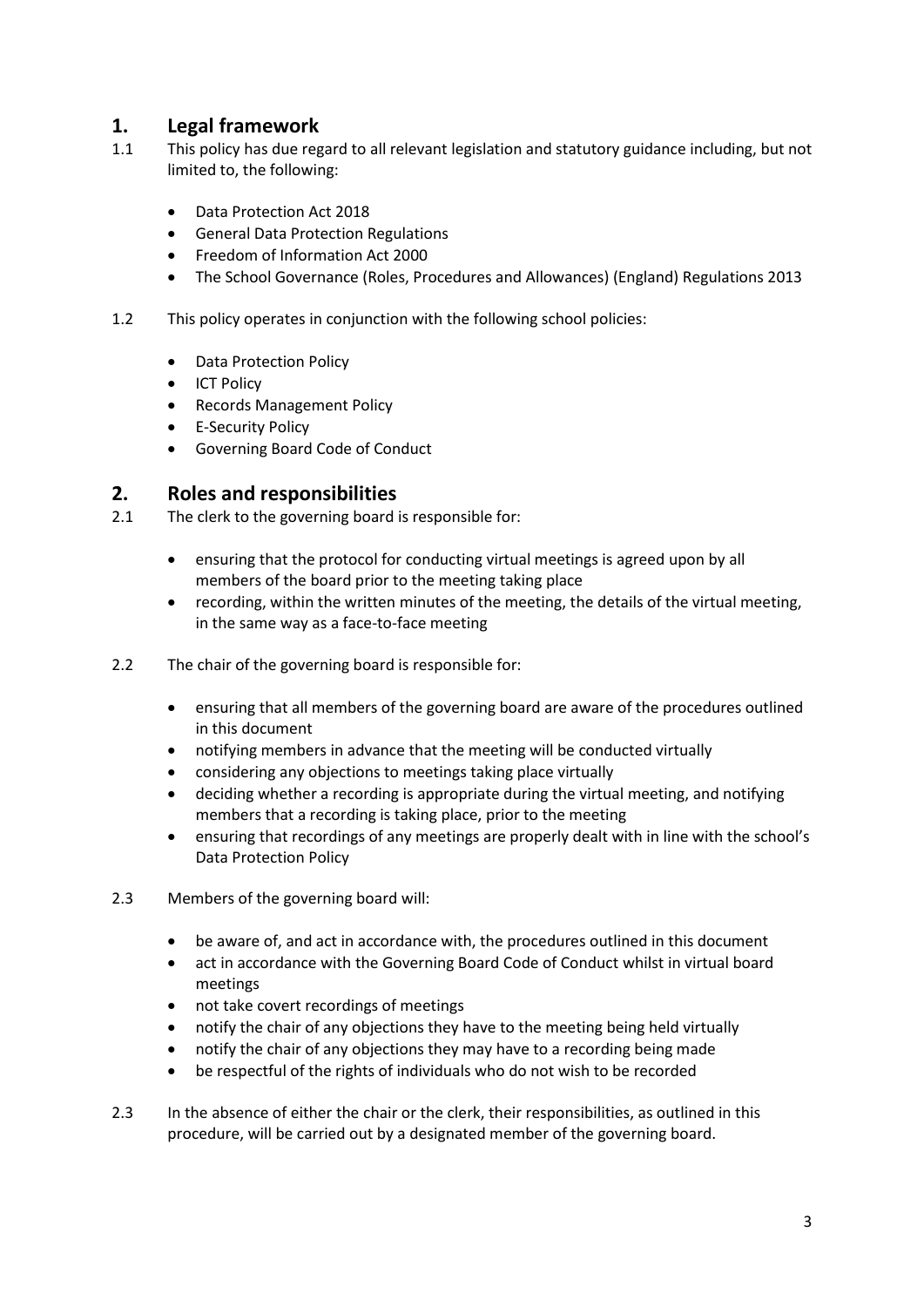## **3. Conducting remote meetings**

- 3.1 Any governor will be able to participate in meetings of the governors by telephone or video conference provided that:
	- they have given notice of their intention to do so at least 48 hours before the scheduled meeting
	- they have detailed the telephone number they will be contactable on and/or appropriate details of the video conference suite from which they will be taking part at the time of the meeting, at least 48 hours prior to the meeting
	- they have access to the appropriate equipment
- 3.2 If a remote attendee is not available for the any reason, the meeting will go ahead without the participation of the remote attendee, so long as the meeting is otherwise quorate.
- 3.3 The attendance of remote attendees will be recorded in the minutes of the meeting and on the published meeting attendance record.
- 3.4 If a vote takes place during the meeting, the remote attendee will be entitled to participate in the vote as usual. In an open vote, the remote attendee will be asked directly what their vote is. In a closed vote, the clerk will ensure the remote attendee is asked to confirm their vote in a confidential manner. For example, the conference video and speakers will be turned off whilst the remote attendee casts their vote to the clerk.
- 3.5 In the event of a governor being unable to confirm their closed vote remotely, they will be required to vote publicly or abstain.
- 3.6 The vote of the remote attendee will not be recorded separately in the minutes of the meeting.

#### <span id="page-4-0"></span>**4. Chair's emergency powers**

4.1 In the event of unexpected or unavoidable circumstances, where it is unsafe for local governors to meet face-to-face and alternative arrangements cannot be made, the chair of the governing board is permitted to make the decision for a remote meeting to be held.

#### <span id="page-4-1"></span>**5. Remote meeting processes**

- 5.1 Meetings of governors will be convened by the clerk.
- 5.2 Each governor will be given at least seven clear days' notice before the date of a meeting. They will receive:
	- notice in writing, signed by the clerk and sent to each governor at the address provided by each governor from meeting to meeting
	- a copy of the agenda for the meeting
- 5.3 If there are matters that require urgent consideration, it will be sufficient if the written notice of the meeting and the copy of the agenda are given within shorter notice periods.
- 5.4 The chair will be appointed from the membership of the meeting attendees, excluding any member of staff who works for the school.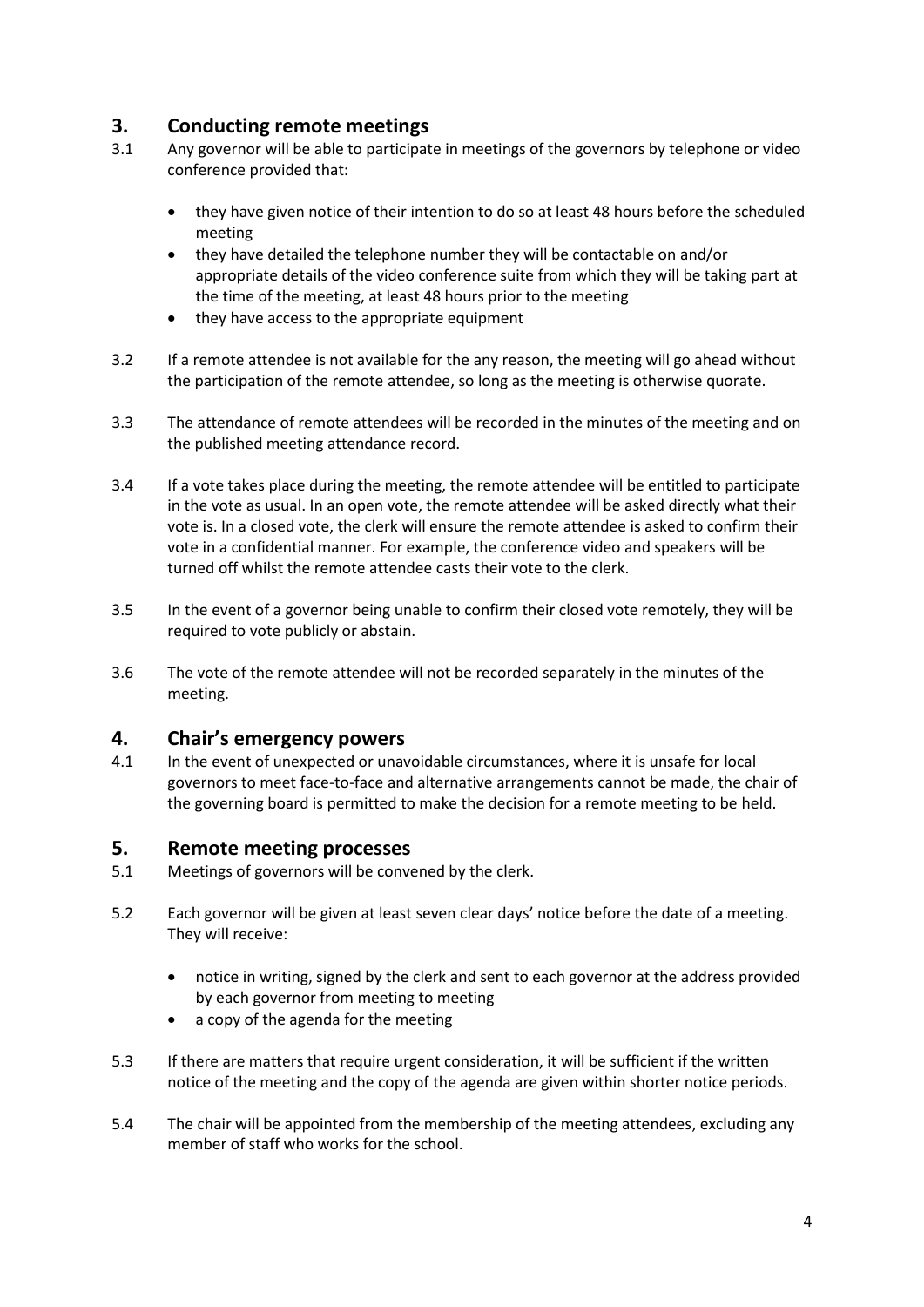- 5.5 The meeting will be clerked in the same way as any other meeting of the board. If the clerk is unavailable, normal procedures will be followed to ensure their duties are fulfilled in their absence. Members of staff who work for the school will not be appointed as interim clerk.
- 5.6 Any existing conflict of interest pertaining to the agenda will be declared at the start of the meeting. If a conflict of interest prevents an attendee from participating in any part of the meeting, the clerk will ensure the attendee ceases participation from the call/conference until the board has finished discussing/voting.
- 5.7 Minutes of any meetings will be recorded as usual.
- 5.8 Minutes will be agreed by all attendees and signed by the chair at the next meeting. If the next meeting is held remotely, the minutes will be agreed at that meeting and signed by the chair outside of the meeting.

## <span id="page-5-0"></span>**6. Confidentiality, security and data protection**

- 6.1 Full consideration will be given to the privacy and security features of the chosen remote meeting platform and software will not be used if the security provision is insufficient.
- 6.2 The meeting shall not be recorded on any digital device or programme used by the clerk, any local governor unless:
	- the intention to record the meeting is made clear to all attendees prior to the recording being made, with the opportunity to express any objections
	- all attendees provide consent to the recording taking place
	- it is agreed that recording the meeting will assist with the accuracy of creating a written record of the meeting
- 6.3 If attendees agree to the recording of the meeting, the following must apply:
	- at the meeting, before recording is commenced, the chair will notify all attendees that recording will take place
	- attendees who are not present at the start of the meeting will be notified upon their arrival that a recording is being made
- 6.4 Within the minutes of a meeting, details of the following will be noted:
	- any objections to the meeting being recorded
	- the chair's consideration and final decision regarding the commencement of recording
- 6.5 Any device used to record a meeting, whether it is school-owned or personally owned, will be used in line with the school's IT Policy.
- 6.6 Whether attendees other than the clerk are permitted to make recordings is at the discretion of the board. When this decision is being made, the purpose of the recording will be taken into account.
- 6.7 All actions taken by the board, including the creation, storage, retention and disposal of recordings, will be in line with the provisions of the Data Protection Act 2018, GDPR and Freedom of Information Act 2000, where relevant.